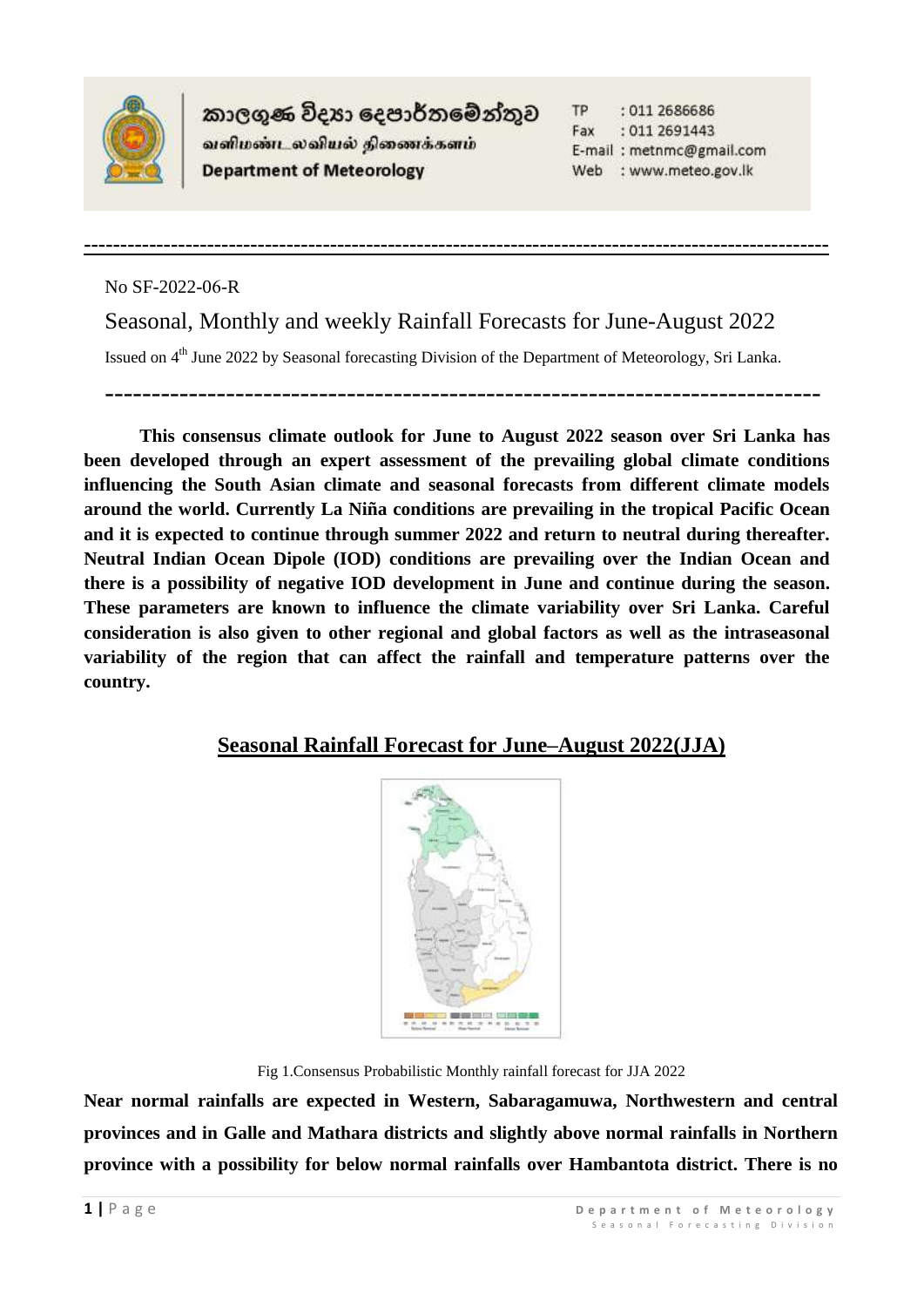**clear signal for remaining areas where there are equal probabilities of having above or near or below normal rainfalls during the season of JJA 2022. (Fig. 1).**

| <b>Month</b> |                  | <b>Rainfall forecast</b>                                                                                                                                                                                                                                                                                                                                                                                                          |  |
|--------------|------------------|-----------------------------------------------------------------------------------------------------------------------------------------------------------------------------------------------------------------------------------------------------------------------------------------------------------------------------------------------------------------------------------------------------------------------------------|--|
|              | June 2022        | There is a possibility for near normal rainfalls over<br>Western, Sabaragamuwa, Northwestern, Central and<br>Northern provinces and in Galle and Matara districts.<br>There is no clear signal for other areas where there is a<br>equal probability of having above or near or below<br>normal rainfalls during the month of June 2022.                                                                                          |  |
|              | <b>July 2022</b> | There is a probability for near normal rainfall over<br>Western, Sabaragamuwa, Northwestern, Central and<br>Northern provinces and in Galle and Matara districts and<br>no clear signal for remaining areas of the country for the<br>month of July 2022.                                                                                                                                                                         |  |
|              | August 2022      | There is a possibility for near normal rainfalls over<br>Central and Sabaragamuwa provinces, slightly below<br>normal rainfalls over Western, Northwestern and<br>Southern provinces with a chance of above normal in<br>Northern province. No clear signal for other areas of the<br>country where exist equal probabilities for below or near<br>or above normal rainfalls over the country during the<br>month of August 2022. |  |

## **Monthly Rainfall Forecasts for June, July and August 2022**

Fig 2.Monthly rainfall forecasts for June, July and August 2022

District wise normal (mean) rainfall values are indicated in annex -1)

The predictability is also limited due to strong day-to-day atmospheric variability caused by the passage of the synoptic scale systems such as lows and depressions as well as intraseasonal Oscillations such as Madden Julian Oscillations (MJO).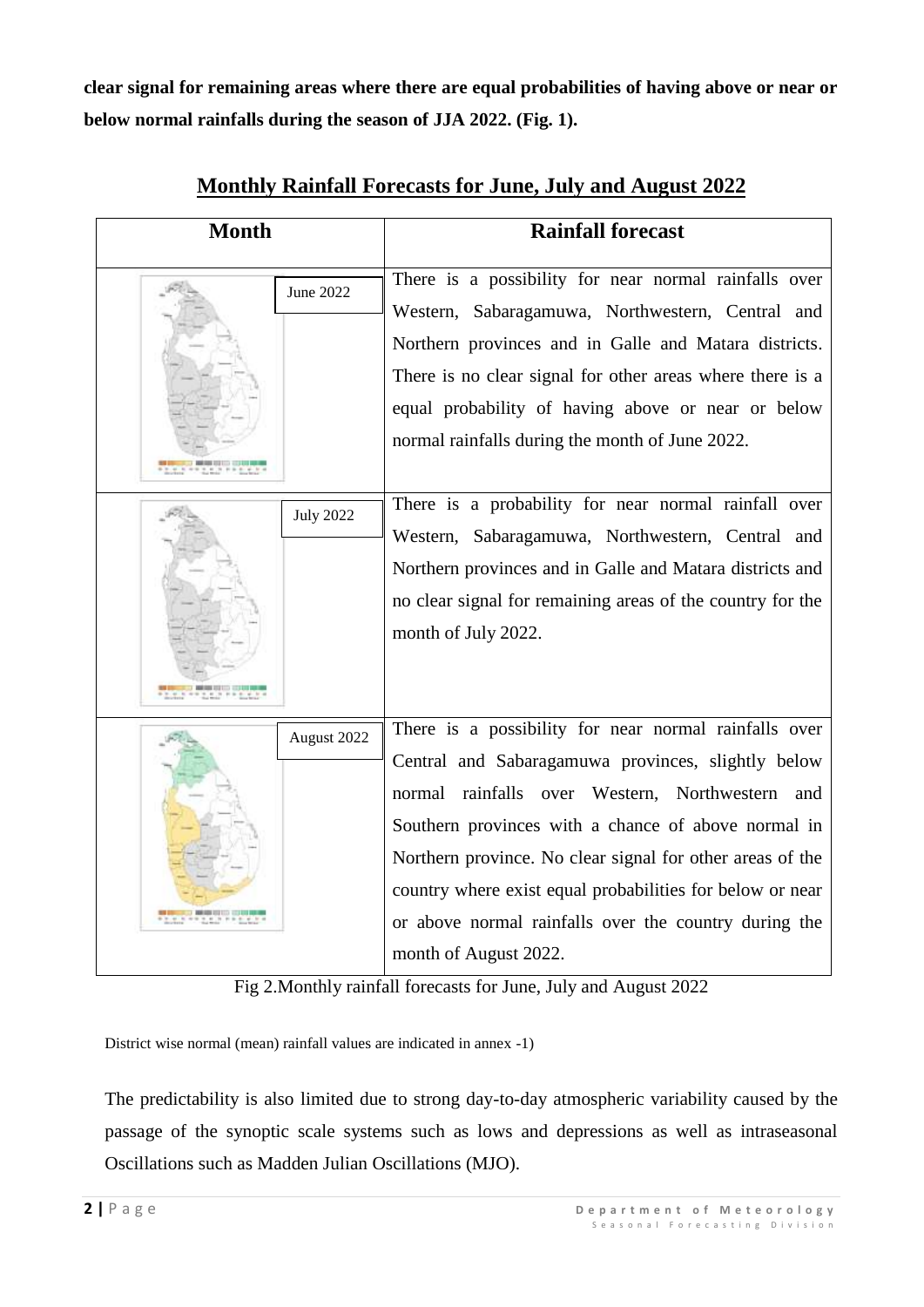| Weekly Rainfall anomaly           |                                                                                                                                                                                                                                                             |  |  |  |  |  |
|-----------------------------------|-------------------------------------------------------------------------------------------------------------------------------------------------------------------------------------------------------------------------------------------------------------|--|--|--|--|--|
| Source - ECMWF                    |                                                                                                                                                                                                                                                             |  |  |  |  |  |
| Updated 30 <sup>th</sup> May 2022 |                                                                                                                                                                                                                                                             |  |  |  |  |  |
|                                   |                                                                                                                                                                                                                                                             |  |  |  |  |  |
| 30 May-05 June                    | • Above normal rainfalls are expected over south                                                                                                                                                                                                            |  |  |  |  |  |
|                                   | western part and in Hambantota and Kurunegala<br>districts                                                                                                                                                                                                  |  |  |  |  |  |
| 06-12 May 2022                    | · Slightly below normal rainfalls are expected over<br>areas in Northwestern, Western, and<br>some<br>southern provinces and in Mannar district and<br>equal probabilities exist for below/about/above<br>normal rainfalls over other areas of the country. |  |  |  |  |  |
| 13-19 May 2022                    | · Below normal rainfalls are expected in western<br>equal probabilities exist for<br>province<br>and<br>below/about/above normal rainfalls over other<br>areas of the country.                                                                              |  |  |  |  |  |

# **Weekly Rainfall forecasts for the month of June 2022**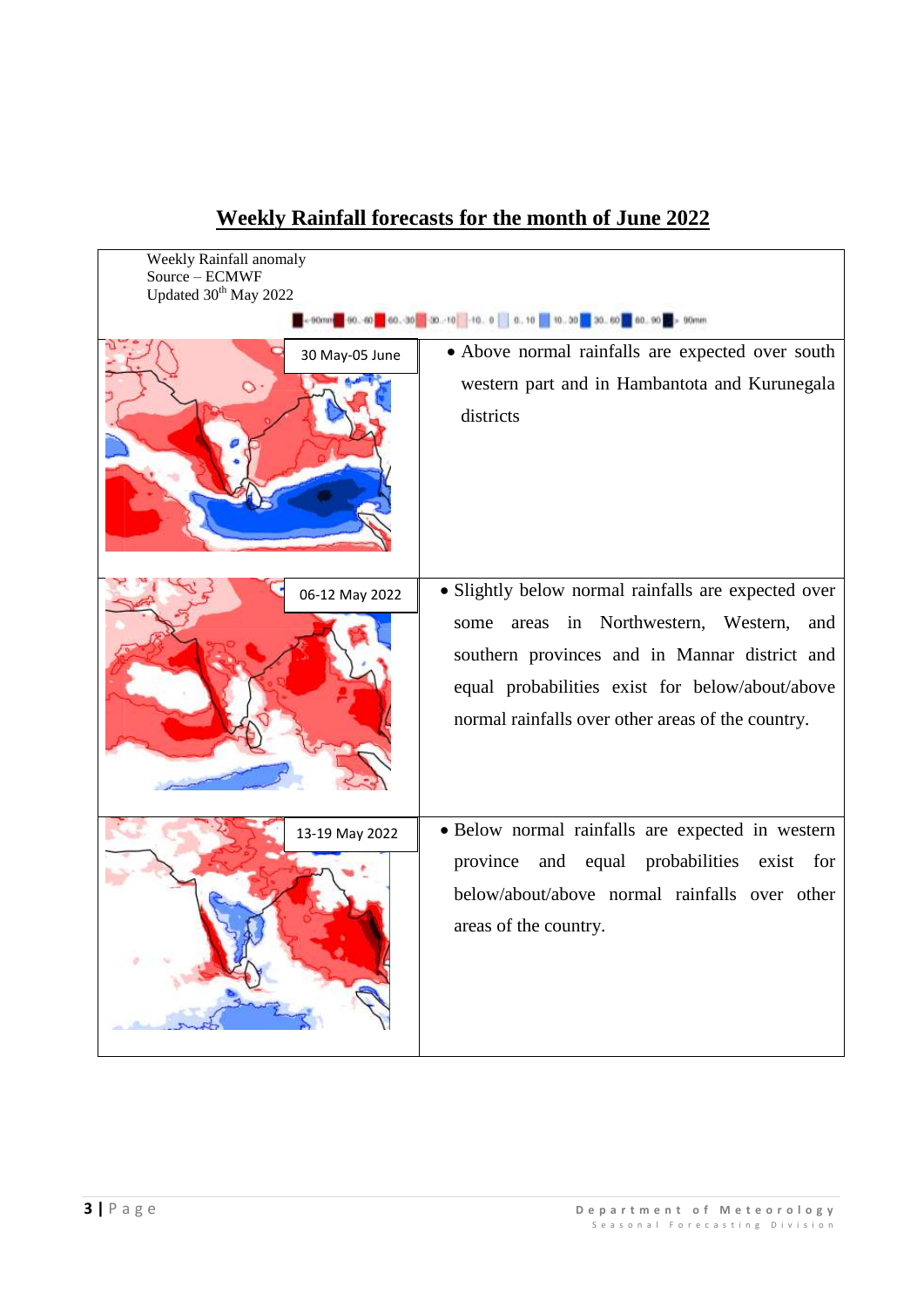

Fig 3.Weekly rainfall forecast for June 2022

# **Attention is requested for following areas**

- More attention for the instructions and advisories issued by authorized agencies particularly on agriculture, water sectors and related to extreme weather.
- Generally there is a possibility for spells of strong gusty winds and heavy rainfall during the season particularly in the SW part of the country.